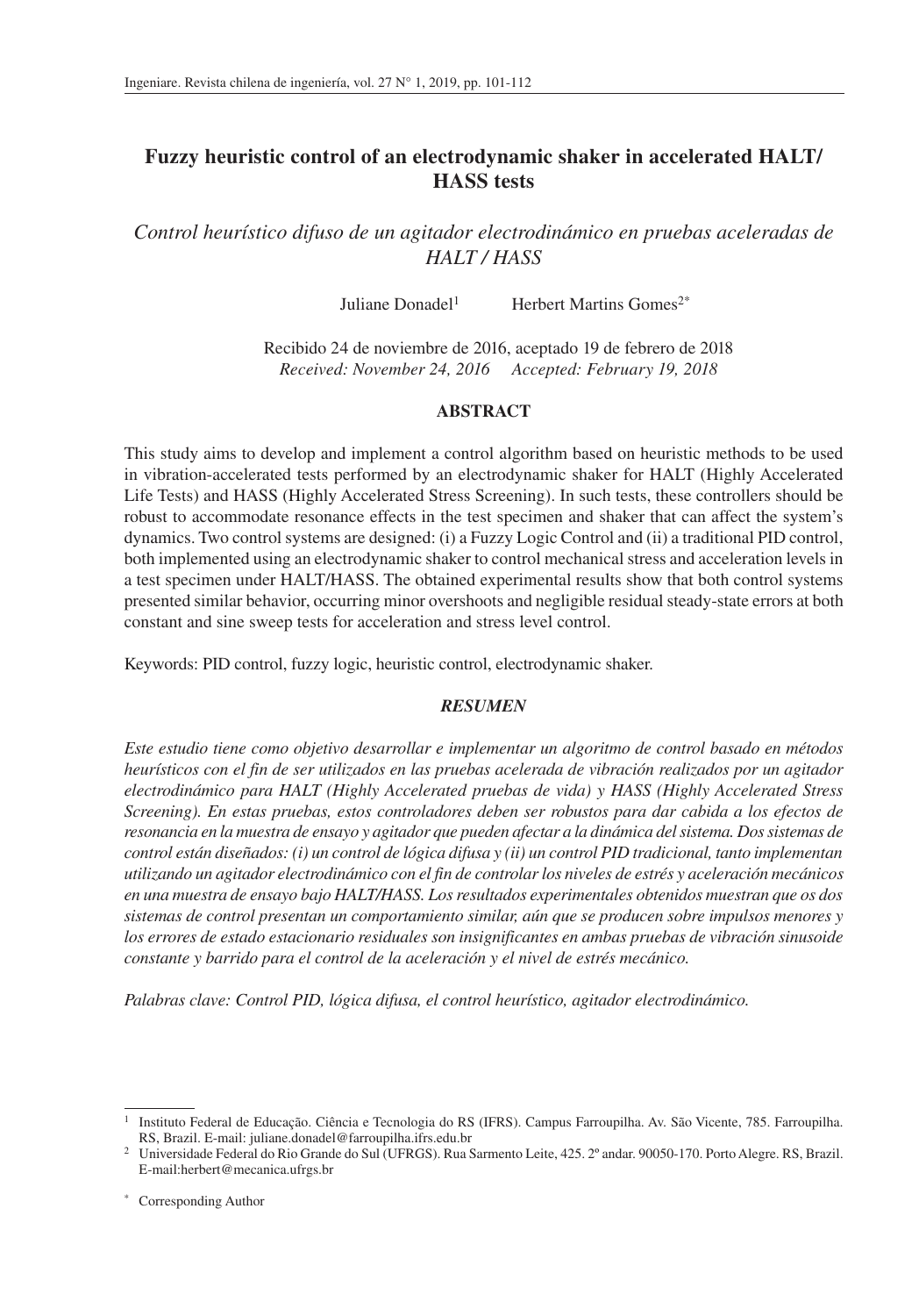### **INTRODUCTION**

Highly Accelerated Life Tests (HALT) and Highly Accelerated Stress Screening- (HASS) have gained supporters in the industry in the last decades. These techniques have been preferred over the usual Life Endurance Tests (LET), Design Verification Tests (DVT) and End of Production Tests (EPT) because they can rehearse not only products' parts, but also the product as a whole in several aspects. Products are subjected to load limits beyond values normally meet during their lifetime which enables improvement in reliability, reduction in warranty costs and increase customer satisfaction. HALT are usually performed with shakers in controlled temperature chambers in order to allow simultaneous vibration and thermal tests. It is important to obtain limit acceleration/stresses to which products (electronic components and automotive parts) can endure as the main vulnerability points [1].

The resonance condition is usually applied in HALT test so one can get large vibration amplitudes and therefore stress levels, to identify possible design flaws. HASS test can identify such critical points by a frequency screening using sine sweeps. Typical HALT-HASS environmental tests involve not only accelerated stress and vibration tests but also temperature, humidity, shock, corrosion, dust, solderability, etc.

The ability to monitor, control and record multiple channels for temperature, vibration, stresses are required for the testing equipment. The control system should ensure the required values during the entire test. The requirements for acceleration, for instance, may depend on the type of product, type of combined tests, application, etc. In the case of power conversion devices [3] and sine sweep test [1-2] the requirements are defined in terms of survival without permanent damage to a 0.75g sinusoidal signal (zero to peak) from 5Hz to 450Hz at a rate of 1 octave per minute and secondary tests at the identified resonant frequencies during 10 min.

Generally speaking, Fuzzy Controllers (FC) present the important feature of being flexible to the system's dynamics changes. Besides, they can easily embed expert knowledge and can be self-tuned since the control rules are stated in a linguistic way concerning inference rules [4-7]. The use of FC has been preferred to traditional controllers and received attention by many researchers in the last decade, such as  $[8-11]$ just to name a few.

There are several studies concerned in the development of controllers to perform vibration tests using electrodynamic shakers [12-16]. In particular, FC has been used in vibration test systems using electrodynamic shakers in different ways [17-18]. Rana [19] applied an FC sinusoidal acceleration amplitude test. They are produced by an electrodynamic shaker for specific tests in the aerospace and automotive industry. In this context, this paper aims at presenting the implementation of a control system based on fuzzy logic to control the mechanical stress and acceleration levels on a test specimen during constant and sine sweep tests using an electrodynamic shaker and compared with traditional discrete PID control method. The developed control is meant to be applied in HALT and HASS, which depend on the stress/acceleration levels. This implementation enables a robust control on the electrodynamic shaker that allows adapting to possible specimen resonance effects, which may change the system's dynamics, preventing controllers with fixed parameters to work efficiently. The novelty of the subject lies in the use of this type of heuristic controller to solve a practical problem of vibration control in mechanical systems, usually solved with traditional techniques such as discrete PID.

### **Material and Methods**

In the implementation of the system, the Agilent VEE software was used for data processing [20] and Matlab software [21] for the fuzzy control implementation. Figure 1 shows the schematic configuration of the test rig and control system. The system is designed so that the mechanical stress produced by the shaker can be easily controlled and maintained during the specimen loading and unloading cycles in real time. The controller should also stabilize the system's stress and vibration levels in sine sweep frequency tests at accelerated fatigue life test. The specimen under test (SUT) is triangular shaped in such a way the measured deformation at any point of the surface is the same, reducing uncertainty in strain measurement by strain gauge placement. The specimen tip is pinned (free to rotate) by steel rollers and is clamped in the shaker's reaction frame. The vibration plate imposes prescribed displacements generating deformations and mechanical stress.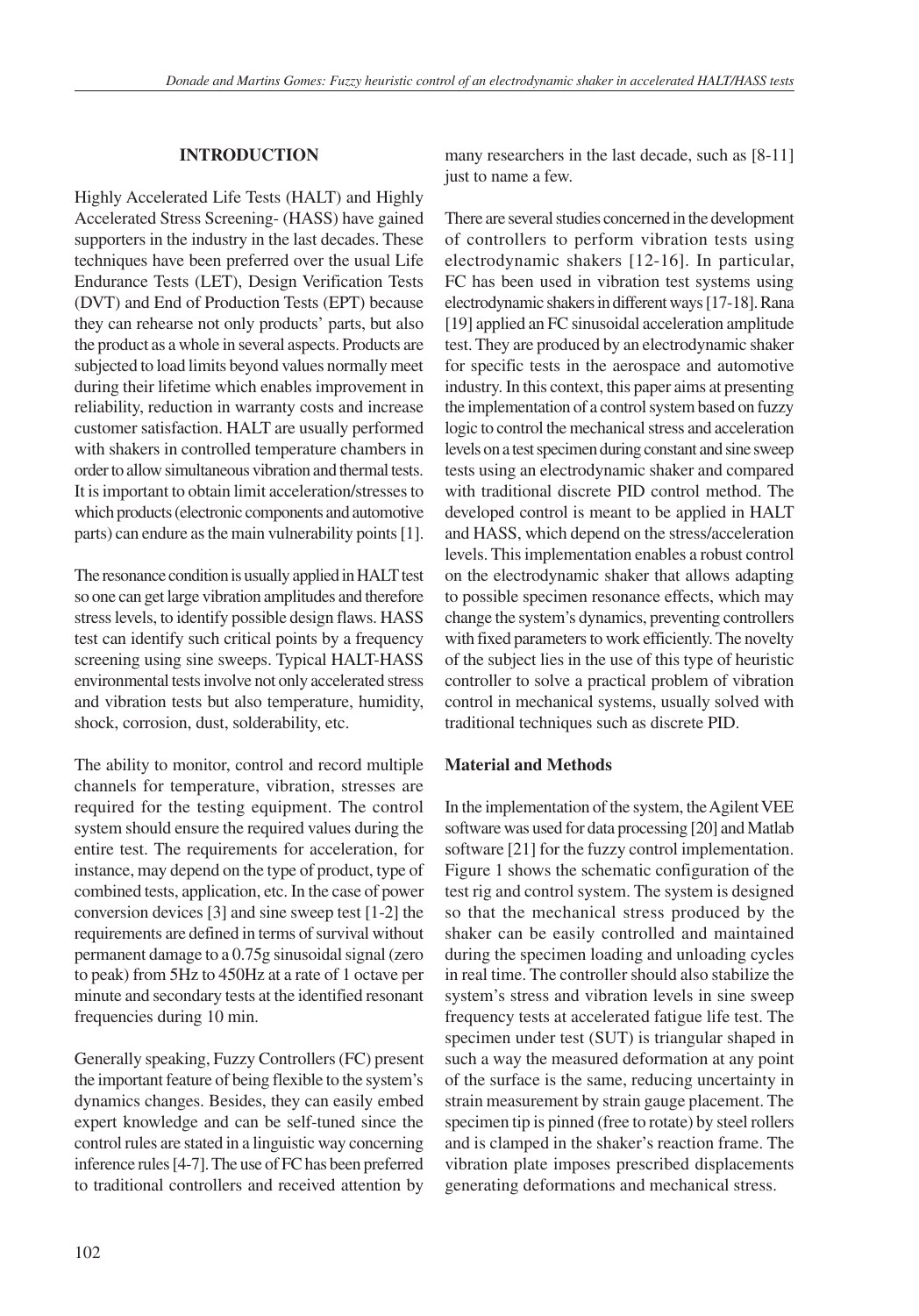#### **Electrodynamic shaker and equipment**

It was used an electrodynamic shaker TIRA St. 5000/300 model (Vibration Test Systems) with working frequency range 20-5000 Hz and 2940 N maximum force. These features give the shaker the ability to scan a wide frequency range with a maximum applied acceleration of about 35 g. In tests for fatigue life, the shaker undergoes displacements cycles that are applied to the connected specimen, which in turn will experience a forced oscillating excitation. The object under test has mass, stiffness, and damping and can vibrate relative to the shaker's table. The shaker's base is rigidly fixed relative to the ground by a heavy concrete block and isolated to the surrounding by trenches. The measured FRF of the shaker shows a resonance near 5Hz that represents the coupled system shaker-object under test. This allows using all the remaining upper-frequency range where the relationship between the applied voltage and the shaker's table displacement are linear. The use of a half Wheatstone bridge prevents thermal effects in the specimen in a simple bending situation, although the use of a full bridge would provide a gain that is twice the gain of the half-bridge for strain measurements at the expense of two new strain gauges'. Once there were several specimens, the use of full bridge would increase the total cost of the experimental setup. A TMDE Transdutec model signal conditioning and strain gauges model PA06-125AA-120-LEN with a nominal electrical resistance of 120 Ω are used for strain measurements. It allows fine-tuning of the unbalance at half Wheatstone bridge by the use of knob controls at the front panel. So, prior to any experiment, it was verified the balance (Wheatstone bridge zero-volt output) by using the adjusting control knobs to attain zero voltage unbalance.

For acceleration measurements, ADXL203 accelerometers by Analog Devices are used. The acceleration limits are  $\pm 1.7$  g with a resolution of 1 mg, and frequency range 0.5 Hz to 2.5 kHz, with a constant nominal sensitivity of 970 mV/g. Two different data acquisition boards were used: (a) USB A/D card 1208FS model (by Measurement Computing) with 12-bits, input range  $\pm$  5 Volts and maximum sampling rate of 50 kHz; (b) sound card model Soundmax Integrated Digital HD Audio for

the D/A conversion (by Analog Devices), with 16 bits, output range ±1.5 Volts and 48 kHz maximum output sampling rate. A sampling rate of 48 kHz was set for both systems. The use of two different data acquisition is justified by the different requirement in the control loop. For the sensor/acquisition part, the USB A/D card was used due to the number of channels that allowed acceleration and stress measurements (DC signals) at 12 bits simultaneously. For the actuator/control part, since the control signal is amplified with high gains values to drive the shaker, a more precise tune-up is necessary. This could not be achieved accordingly by the USB Card but by the sound card (AC signals, 16 bits).

#### **Tested specimen and stress level**

The tested specimen is a clamped-free triangular cantilever beam with length *L* width *b* and uniform thickness *t*, as shown in Figure 1. The tip displacement of the structure follows the same reasoning of the calculation for clamped-free cantilever beams with variable cross-section. The maximum equivalent force applied at the tip of the beam by an imposed displacement is . The displacement at the tip of the beam (load application point) and the stress on the face of the beam are related by . As the specimen is triangular-shaped, the stresses are the same at any point in their surface. Specifically, for the experimental tests  $b_0 = 86$  mm,  $L = 92.57$  mm,  $t =$ 2.01 mm, *E* = 210 GPa and Shaker's displacement limits is  $\pm 6$  mm. Thus, the maximum stress is  $\pm 295$ MPa. The first three measured natural frequencies for the tested specimen in a clamped - free condition are: 1st bending mode 406 Hz, 2nd bending mode 1749 Hz, 1st torsional mode 1834 Hz. Therefore, in the frequency range of the experiments (20Hz- $1000\text{Hz}$ ), only the  $1^\text{st}$  bending mode of the specimen might affect the controller performance.

# **IMPLEMENTED CONTROLLERS USED IN THE EXPERIMENTAL TESTS**

#### **PID controller**

The control signal generated by a PID controller is given by equation (1):

$$
u(t) = K_p e(t) + \frac{K_p}{T_i} \int_{0}^{t} e(\tau) d\tau + K_p T_d \dot{e}(t) \tag{1}
$$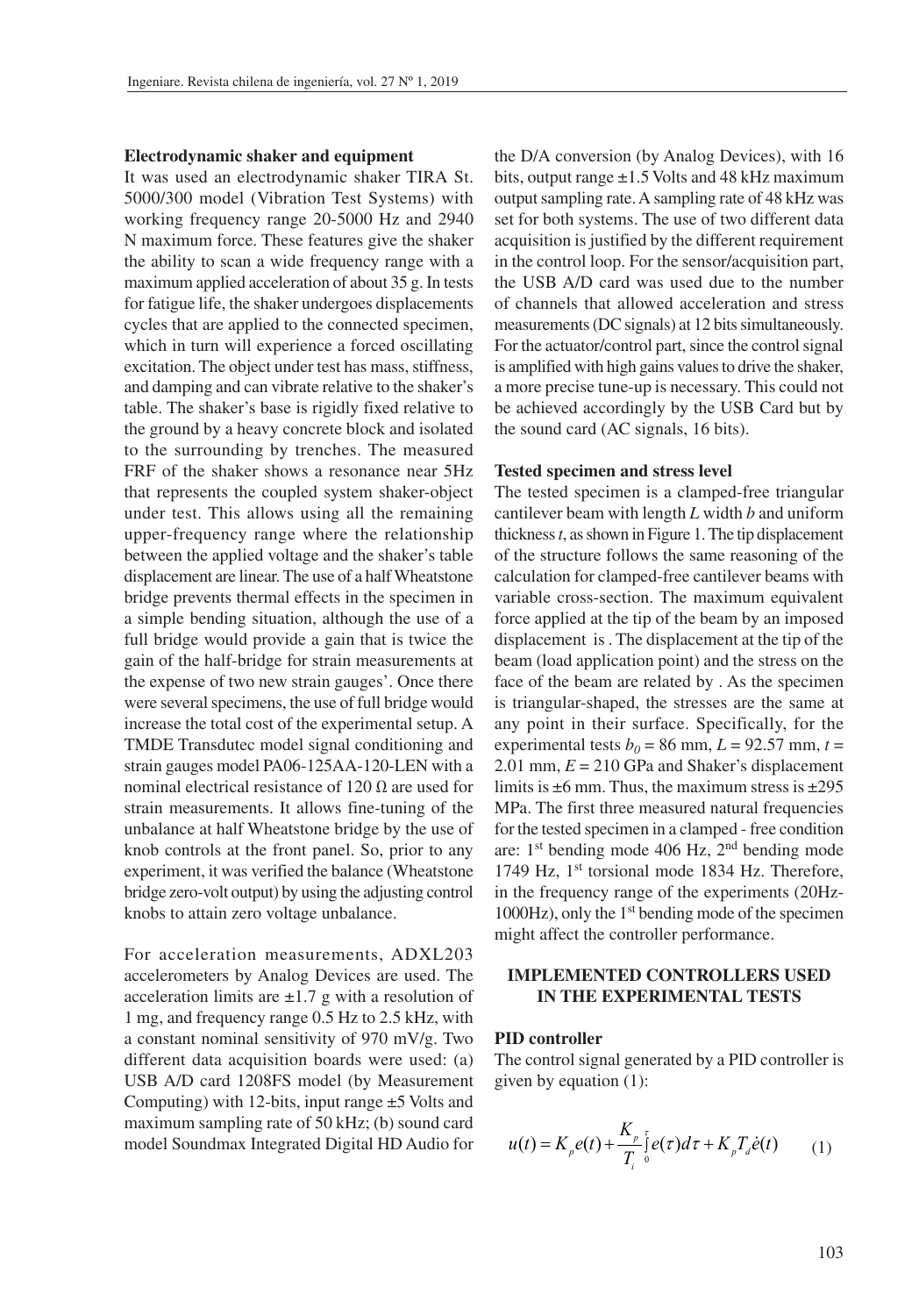

Figure 1. (a) Configuration of the control system. (b) Test rig with prototype, shaker and control system.

where  $K_p$  is the proportional gain,  $K_p/T_i$  is the integrative gain and  $K_pT_d$  is the derivative gain ([22-23]). The error is given by the difference between the reference value and the output of the system  $e(t) = r - y(t)$ , and the derivative of the error is given by  $\dot{e}(t) = -\dot{v}(t)$ . In the present case, the control loop allows control cycles of approximately  $\Delta t \approx 86$ ms that is implemented in a waveform-based control. Defining the output of the process, the reference signal, the control signal and the error at time *k*Δ*t*, respectively as  $y(k)$ , *r*,  $u(k)$  and  $e(k)$ , equation (2) shows the corresponding implementation of the traditional discrete PID algorithm: *ek r yk*

$$
e(k) = r - y(k)
$$
  
\n
$$
u(k) = u(k-1) + k_p[e(k) - e(k-1)] + \frac{k_p \Delta t}{T_i}e(k) +
$$
  
\n
$$
+ \frac{k_p T_a}{\Delta t}[e(k) - 2e(k-1) + e(k-2)]
$$
\n(2)

for sake of simplicity *e*(*k-*1) and *e*(*k-*2) are the error at *k*-1 and *k*-2 iteration steps of the recursive process.

The well-known heuristic tuning method of the reaction curve of the Ziegler-Nichols [24] is used as the initial controller parameter estimate, which was later fine-tuned by trial and error procedure in order to achieve the best performance [25]. Therefore, for each presented PID controller test, the Z-N method initial parameters were used and later finely adjusted for best performance.

### **Fuzzy controller**

Four basic elements comprise a fuzzy logic controller: (i) a rule base, (ii) an inference mechanism, (iii) a fuzzification interface and (iv) a defuzzification interface [5-26]. Figure 2 shows these four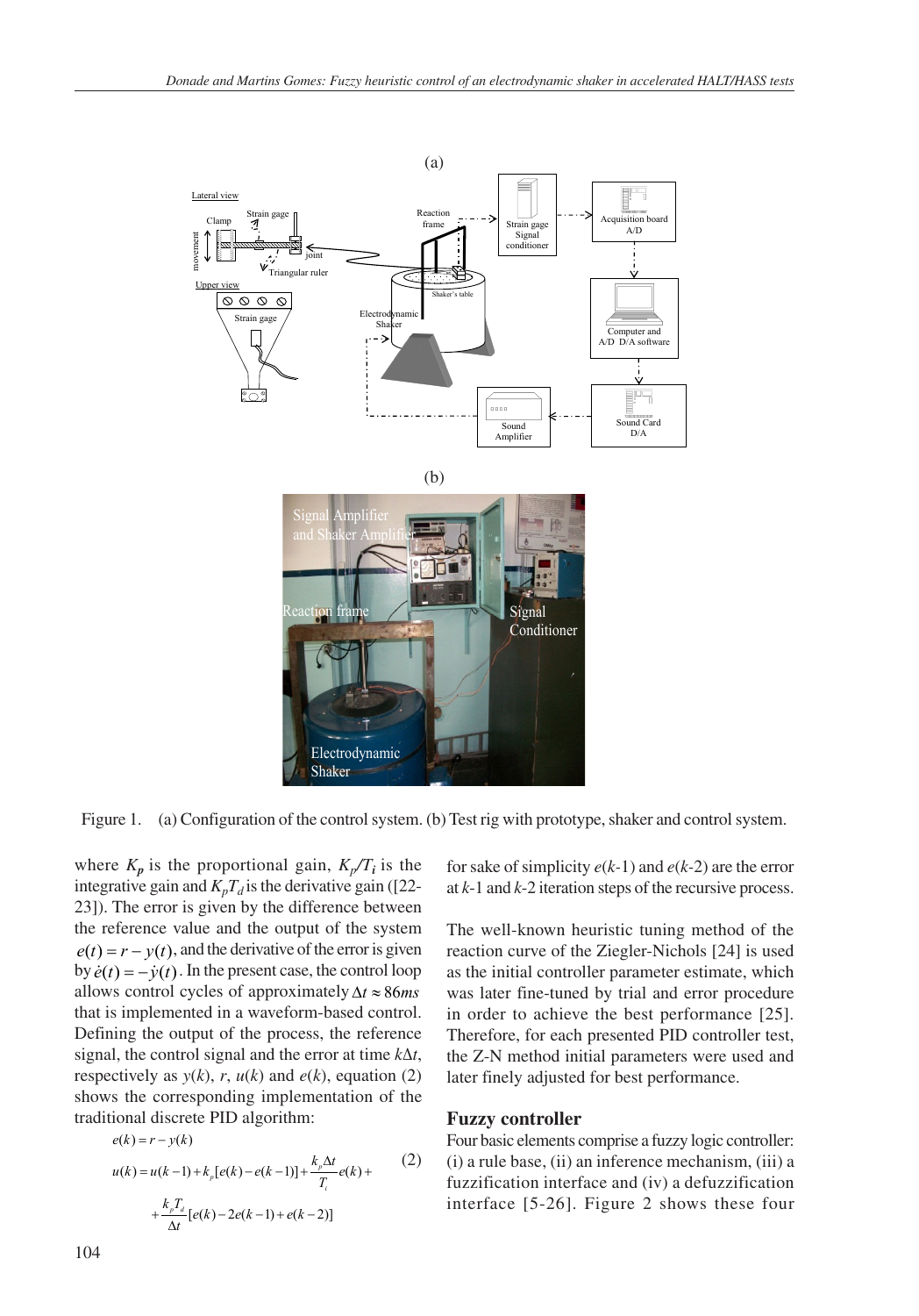elements. An FC may have as input, besides the error, the derivative and the integral of the error, similar to a traditional PID controller [28]. The proposed Fuzzy controller assumes the control law given by equation (3) and equation (4).

$$
u(t) = u_F + \frac{K_p}{T_i} \int_{0}^{\tau} e(\tau) d\tau
$$
 (3)

$$
u_F = F(e, \dot{e}) \tag{4}
$$

where  $u_F$  is the fuzzy control signal, that in this case plays the proportional and derivative roles and  $K<sub>n</sub>$  $/T<sub>i</sub>$  is the integrative gain.

The system inputs are chosen regarding the fuzzy sets: Positive (P), Zero (Z) and Negative (N). The outputs are chosen as Negative Big (NB), Negative Medium (NM), Zero (Z), Positive Medium (PM) e Positive Big (PB). The universe of discourse is the interval [-1, 1] volts, which are suitable limits as outputs for D/A conversion. The membership functions for the error  $e$ , error derivative  $\dot{e}$ , and control output  $u_F$  are selected as basic triangles. In order to design the FC as general as possible, input and output gains were connected to the FC. This allows accommodating error and error derivatives of different orders of magnitude and the output of the FC to comply with the system's voltage physical limits. Therefore, for the error and error derivative there are  $G_e$  and  $G_{de}$  gains, and for the output of the Fuzzy control signal, there is the  $G_u$  gain ([4]). The rule database, in this case, is a matrix of order 2, as shown in Table 1 ( *e* represents the derivative of the error). Since error and error derivative gains are attached to the FC, the rule database is defined as normalized membership functions with unit magnitude.

Following [27-28] recommendations an overlapping degree of 0.25 is chosen in order to give less fuzziness to the control signal outputs. For the output membership function, a value of 0.30 is used.

Table1. Fuzzy Rule base.

| $\vec{e}$ (error) or<br>$\dot{e}$ (error derivative) | N         | Z         |           |
|------------------------------------------------------|-----------|-----------|-----------|
|                                                      | NB        | <b>NM</b> | Z.        |
| 7.                                                   | <b>NM</b> | Z         | <b>PM</b> |
|                                                      |           | <b>PM</b> | PR        |

The rule base for the simulation of the PD controller follows that rule proposed by [29]. Table 1 is read in the following way: If the error is zero  $(Z)$  and the derivative of error is positive (P), then the control action (Gain) is positive medium (PM). The main function of the fuzzy inference engine is to calculate the total value of the control signal, based on the individual contribution of each rule of the rule database. The Mamdani inference operator is used for the aggregation of the rules [29]. The very popular centroid method is used for defuzzification, i.e., the center of mass of the resulted aggregated rules provides a unique crisp value for the control output [4].

### **RESULTS**

# **Controlling mechanical stress level at a fixed frequency**

The fuzzy and traditional PID controllers are compared in a single test applying oscillating mechanical stress of 20 kPa at a fixed frequency of 50 Hz (these values complies with the limits for the specimen/material and shaker). Based on initial estimates from the Z-N



Figure 2. FC embedded into the control loop.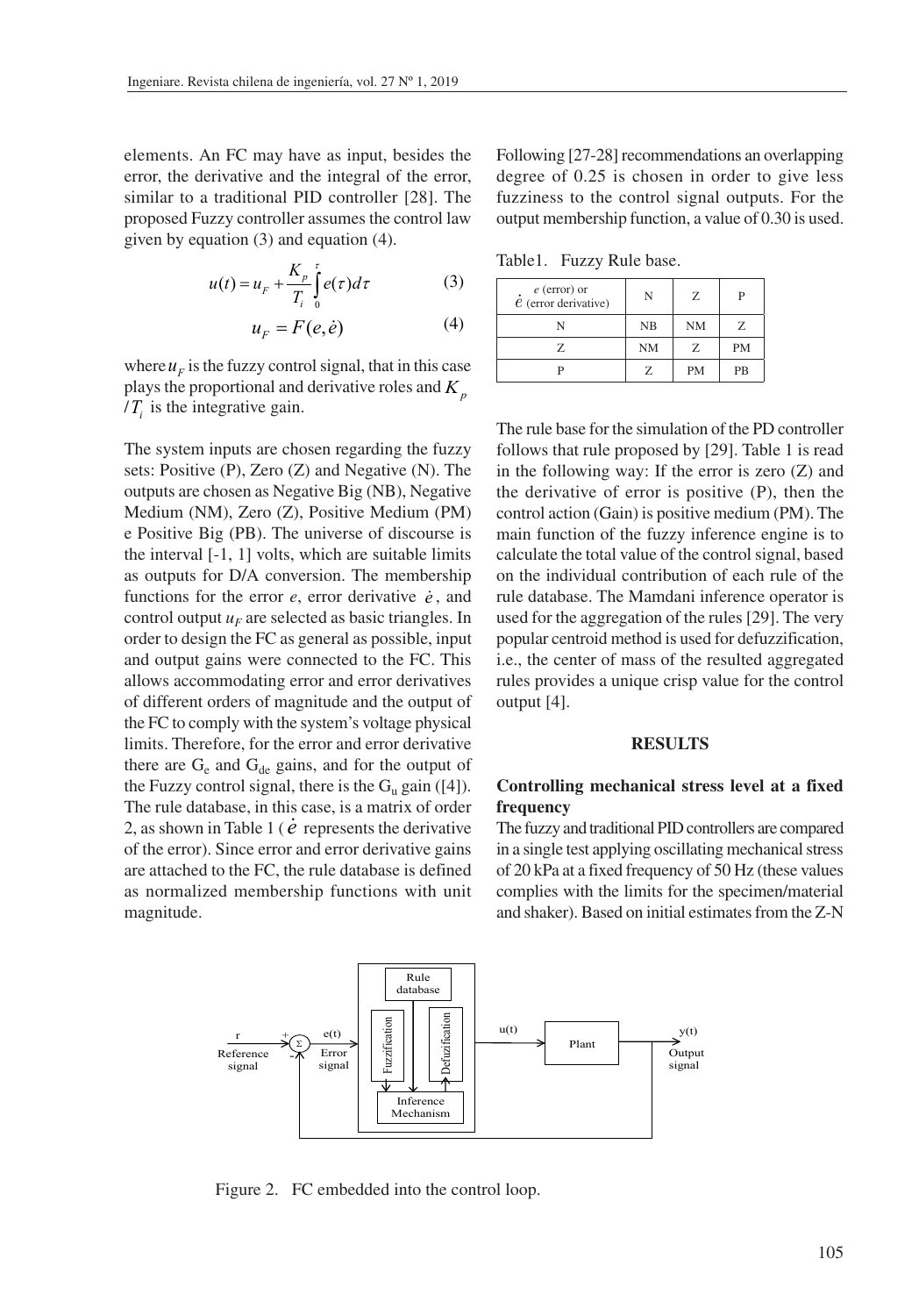method the PID parameters are fine-tuned to the best performance of the controller by trial and error. The parameters that best fit the PID controller system are and . For the fuzzy  $PD + I$ , it was found as best parameters for the controller and . The performance of both controllers for a step type input excitation is presented in Figure 3. Table 2 summarizes the test results obtained for both controllers for rising time and overshoot performance values.

Table 2. Comparisons between PID and FC for stress mechanical control with fixed stress and frequency (step input).

|             |      | Rise Time (s) Settling Time (s) Overshoot (%) |     |
|-------------|------|-----------------------------------------------|-----|
| PID Control | 0.23 | 0.6                                           | 2.8 |
| FC          | 0.60 | 10                                            | 9 A |



Figure 3. Controller performance for a fixed stress and frequency (step input): (a) PID and (b) Fuzzy PD+I

It can be noticed that PID control is faster, but has a higher overshoot compared to FC. However, Figure 3 shows that the differences are not significant along the time since both controllers are similarly effective controlling the stress level through time. In the following, a disturbance rejection test is applied to both controllers. The disturbance is obtained systematically by applying controlled variations in the shaker's amplifier gain (+/-6 dB). Figure 4 shows that the controlled PID stress signal returns to its reference value. However, in this case, the FC performs better, quickly becoming stable. The average time to the stabilization of the stress signal by the FC was 1.39 seconds and by the PID controller was 2.08 seconds. Besides, as indicated by Figure 4, the FC presents few overshooting peaks, which also presented less magnitude than the traditional controller PID.

# **Controlling the stress level at sine sweep test**

To perform the frequency sweep using the PID and the Fuzzy PD + I controllers, the sweep rate is fixed in 8 octaves per minute for the frequency range from 5 Hz to 1000 Hz and from 5 Hz to 200 Hz. The reference mechanical stress was fixed at 8.4 kPa. The PID control parameters areand . Figure 5 shows the PID control signal along the frequency (a) from 5 Hz to 1000 Hz and (b) from 5 Hz to 200 Hz. Figure 6 shows results with FC using the same values of the frequency range, sine sweep rate and mechanical stress level. Table 3 summarizes the tested cases.

Table 3. Comparisons of PID and FC for mechanical stress control with frequency sweep (5 to 1000 Hz).

|             | Rise Time(s) | Settling Time (s) | Overshoot $(\% )$ |
|-------------|--------------|-------------------|-------------------|
| PID Control | 0.63         | 0.63              | 13.0              |
| FC          | 0.93         | 0.93              | 17.0              |

Analyzing Table 3, it can be concluded that the PID controller is faster. In both cases, the error and the error derivative remained very low (less than 0.1 kPa), confirming that the measured stress value is very close to the reference value and stays at that value (about 2%) during the continuous frequency change. Due to limitations in the system (Shaker, amplifier, acquisition boards, etc.), it was only possible to control the mechanical stress on frequencies below 1000 Hz. For wider frequency ranges, the control system failed to keep the signal at the reference value.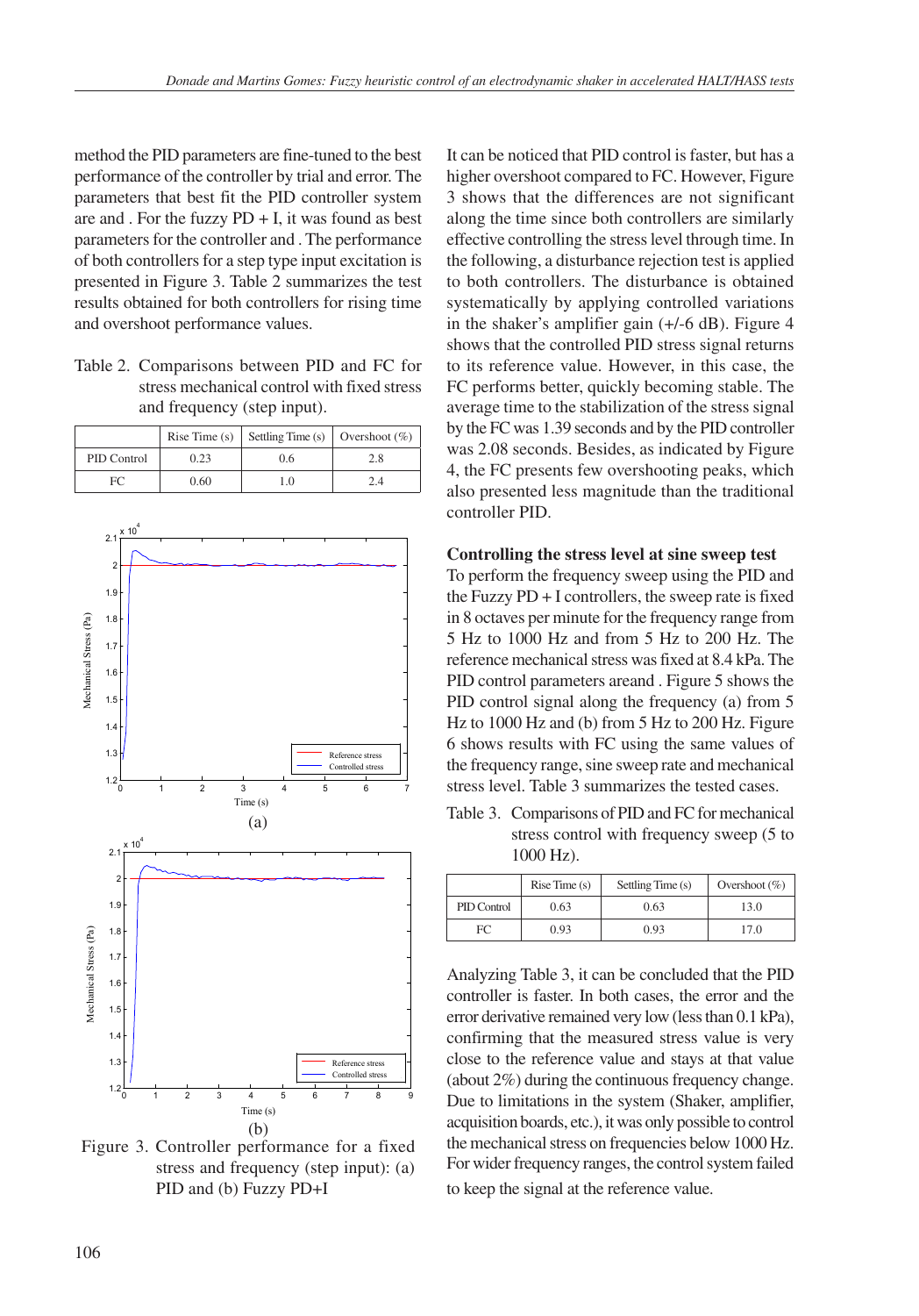

Figure 4. Disturbance rejection (+/- 6dB shaker's amplifier gain) with (a) Fuzzy  $PD + I$  and (b) PID controller.



Figure 5. PID controller with frequency sweep (a) from 5 Hz to 1000 Hz and (b) from 5 Hz to 200 Hz.

This is explained by the fact that for very high frequencies the shaker's table has to move at the same amplitude (to generate the same stress on the specimen) at large frequency (high-energy), making control not possible due to the force needed to move not only the specimen but also the shaker's table. In fact, the evaluated maximum force exceeds the limits for the equipment ( $F_{\text{max}} = 2940 \text{ N}$ ).

The shaker's frequency upper limit is meant to be used with low displacement amplitudes (that is equivalent to low-stress levels). Therefore, as expected, there are limitations in the shaker operation related to the trade-off between frequency and stress level that is ruled by the maximum allowed force.

### **Controlling acceleration levels at a fixed frequency**

For a fixed frequency and sinusoidal acceleration test using the PID controller, the obtained gain parameters are: and. The same parameters for the FC are: and . The fixed frequency used in the tests was 50 Hz and the desired value of the peak of sinusoidal acceleration was set as 0.4124 g. Figure 7 shows the reference acceleration signal and the obtained signals using (a) traditional PID and (b) a FC.



FIE  $\frac{1}{2}$  for  $\frac{1000 \text{ H}}{1000 \text{ H}} = \frac{1}{2}$ Hz and (b) from 5 Hz to 200 Hz. 5 Hz to 1000 Hz and (b) from 5 Hz to Figure 6. FC with frequency sweep (a) from 200 Hz.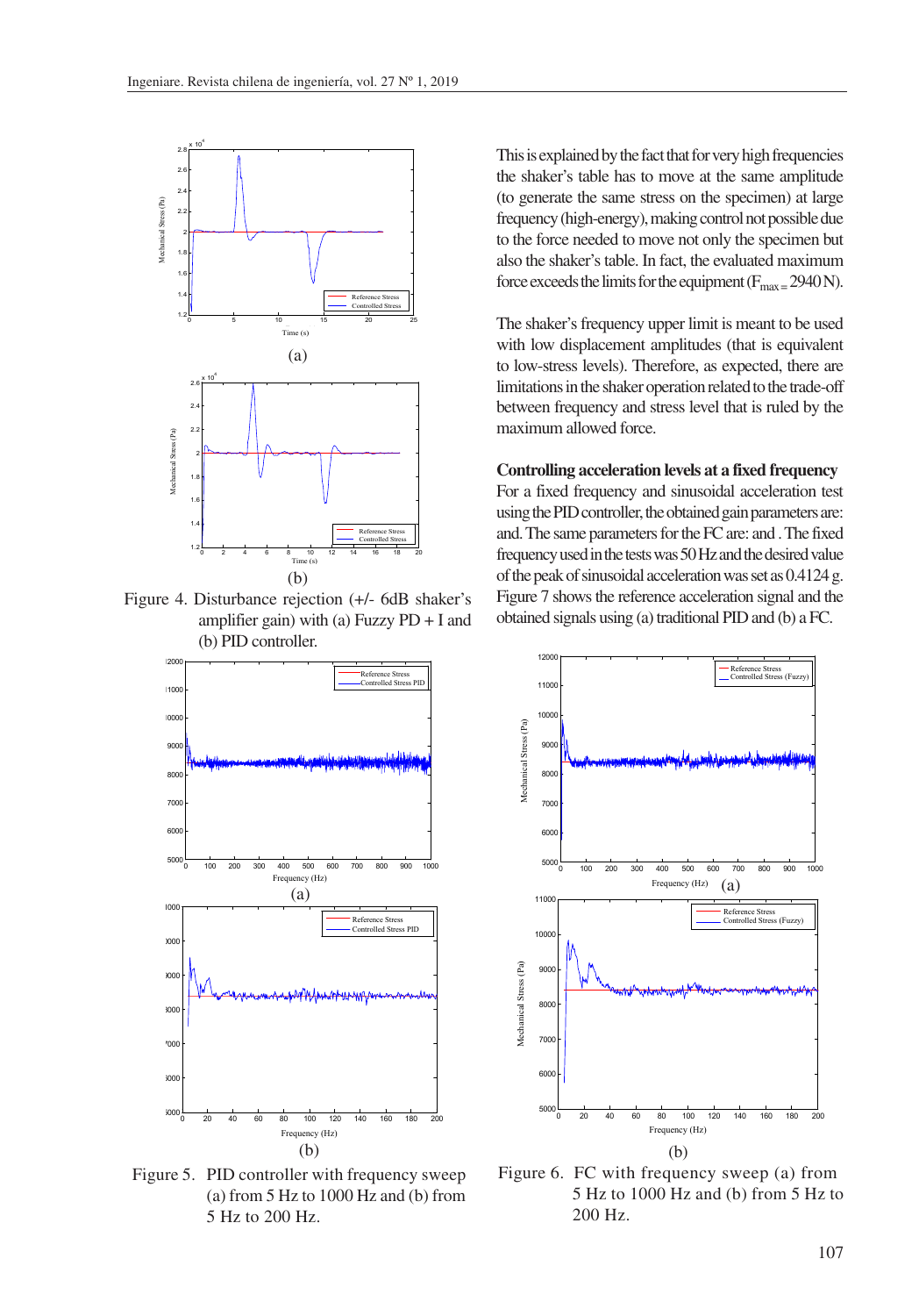Table 4 shows comparisons between the two controllers. Similarly, the PID control is slightly faster for the mechanical stress control with fixed frequency at 50 Hz. Both did not present overshoot, which is less harmful to the specimen from a mechanical point of view. Both error and error derivative remains very low (about 0.01 g) for both controllers and Figure 7 confirms the effectiveness of the controllers in this test.

Table 4. Comparisons of PID and FC for acceleration control with a fixed frequency (50Hz).

|             | Rise Time<br>(s) | Settling Time<br>(s) | Overshoot<br>$(\%)$ |
|-------------|------------------|----------------------|---------------------|
| PID Control | 0.52             | 0.83                 | 0.0                 |
| FC.         | 0.78             | 1.25                 | 0.0                 |

Similarly to the stress level control test, it is performed a disturbance rejection test. The disturbance is applied in the same way for the stress test. Figure 8 shows the measured accelerations using (a) the PID controller and (b) FC.

The average time to stabilize after each disturbance for both PID and FC was about 0.90 s and 0.66 s, respectively. Taking the frequency of vibration fixed, tests were conducted with both controllers by varying the peak acceleration amplitude (in increasing and decreasing steps). The acceleration peak value was varied from 0.1031 g to 0.8247 g in 4 steps and then returned to the initial value as shown in Figure 9. Table 5 summarizes the results for the performance values in this case.





Figure 7. Controller behavior for fixed acceleration and frequency (50Hz) with (a) PID and (b) FC.

Figure 8. Disturbance rejection performance using (a) PID controller and (b) FC.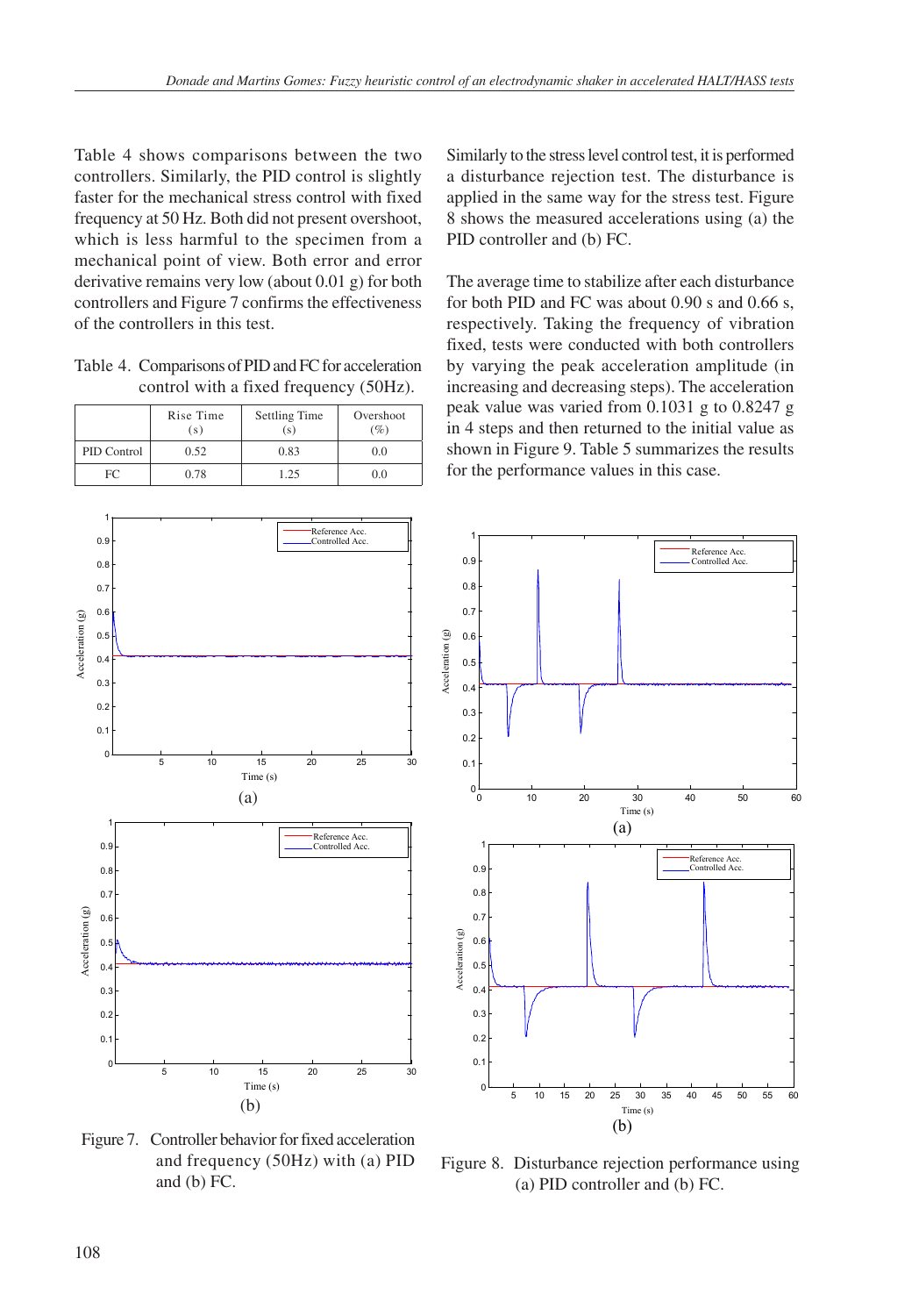|             | Rise Time<br>(s) | <b>Settling Time</b><br>(s) | Overshoot<br>$(\%)$ |
|-------------|------------------|-----------------------------|---------------------|
| PID Control | 0.55             | 0.55                        | 20.0                |
| FΩ          | 0.55             | 0.55                        | 13.5                |

Table 5. Comparisons for PID and FC for step acceleration changes with fixed frequency (50 Hz).

The values in Table 5 are averaged for each variation of the acceleration step amplitude. Comparing averaged overshoot and settling time for both Fuzzy and PID controllers, it is concluded that both have essentially the same behavior concerning time, and the FC presented slightly lower mean overshoot. Therefore, based on these experiments, it can be said that for amplitude control of sinusoidal waveform acceleration that varies in steps, at a constant frequency, the FC performed slightly better than PID. **Controlling acceleration levels at sine sweep tests** The control of acceleration levels with frequency sweep is first performed using a PID controller with and and afterwards using a FC withand . The frequency sweeps from 5 Hz to 1000 Hz at eight octaves per minute and the reference value of the acceleration is set as 0.4124 g. Figure 10 shows the reference signal and the values obtained in the frequency axis for both controllers. Only the 1st. bending mode of the tested specimen might affect the controller performance in this frequency range; however, it did not affect significantly.

Figure 10 shows minor difficulties in controlling acceleration in the range of 400-500Hz represented by low peaked acceleration values above the set point. Figure 10 reveals that the most 'critical' part for both controllers is the starting of the sweep since the system starts from the 'rest' and takes some time to stabilize, even with no significant change in frequency.

> Reference Acc. Controlled Acc.

Aceleração Desejada

Reference Acc.



**sceleration** (g) Acceleration (g)  $C$  definition ( A<sub>ccel</sub>eration Accelerat  $0.35$  $0.3$  $0.25$  $0.2$ 0.2 100 200 300 400 500 600 700 800 900 1000 Frequency (Hz)  $Frequencies (Hz)$ (a)  $(a)$ Reference Acc. Reference Acc. 0.55 0.55 Controlled Acc.  $\blacksquare$ 0.5 0.45  $\mathfrak{g}$  momor  $\frac{1}{2}$ 0.4 0.45 Acceleration (g) Acceleration (g)  $\alpha$  and  $\beta$  $\overline{0}$ 0.35 0.35  $\overline{\phantom{0}}$ 0.3 0.25 0.25 <sup>0</sup> <sup>100</sup> <sup>200</sup> <sup>300</sup> <sup>400</sup> <sup>500</sup> <sup>600</sup> <sup>700</sup> <sup>800</sup> <sup>900</sup> <sup>1000</sup> 0.2  $\frac{1}{100}$  =  $\frac{1}{500}$  =  $\frac{1}{500}$ <sup>0</sup> <sup>100</sup> <sup>200</sup> <sup>300</sup> <sup>400</sup> <sup>500</sup> <sup>600</sup> <sup>700</sup> <sup>800</sup> <sup>900</sup> <sup>1000</sup> 0.2 Frequency (Hz) (b)

 $0.4$  $0.45$  $0.5$  $0.55$ 

Figure 9. Control behavior at amplitude acceleration changes in steps for (a) PID controller and (b) FC.

Figure 10. Controlled acceleration with the frequency sweep (5 Hz - 1000 Hz) by (a) PID controller and (b) FC.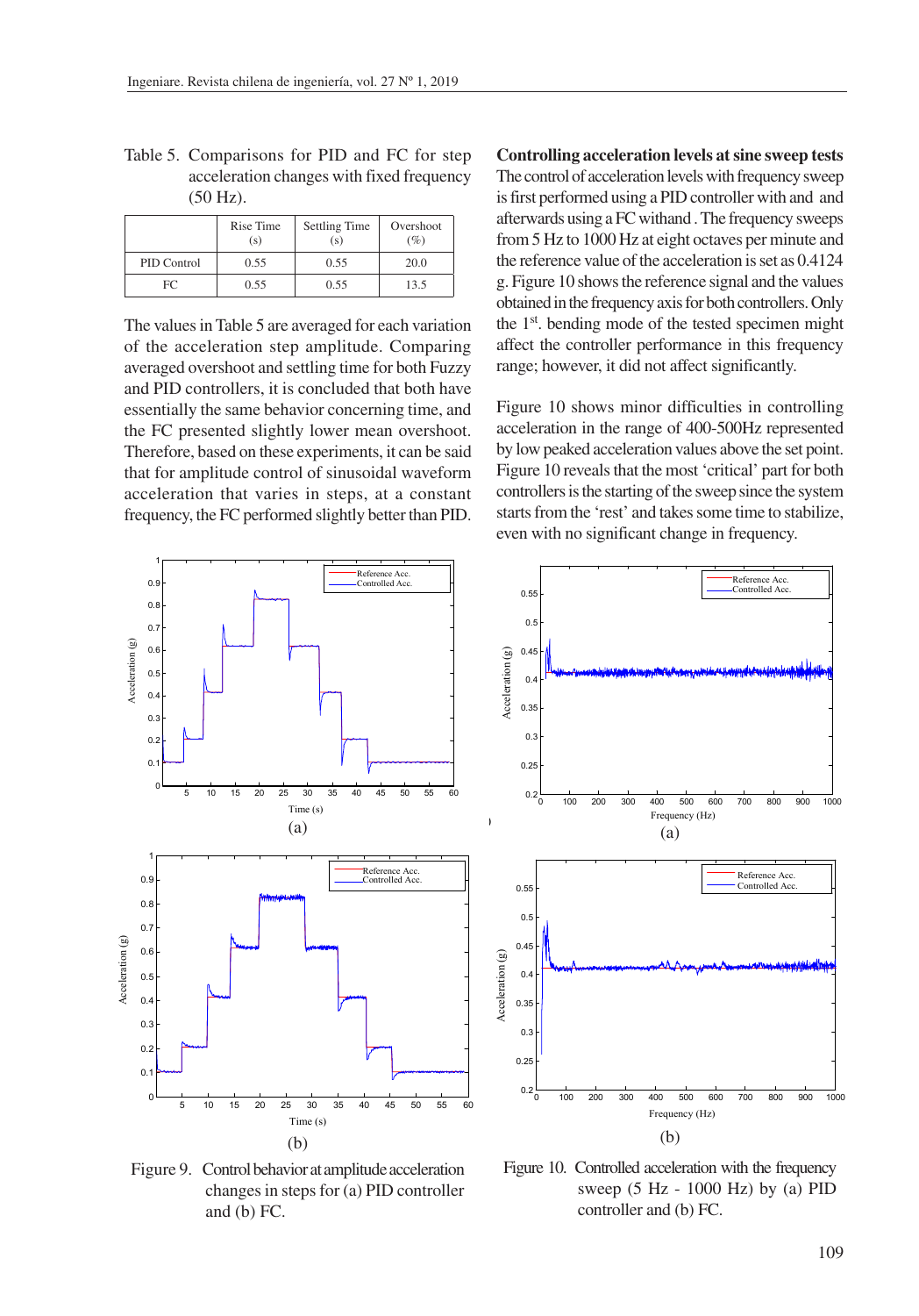Table 6 compares both methods through rising time, settling time and overshoot. In this case, the PID control behaves slightly better than the Fuzzy since all the parameters result lower than the FC ones. This behavior can also be explained by the fact that 5-20Hz range is outside shaker's specifications (first natural frequency for the shaker's table).

Table 6. Comparisons of PID and FC for acceleration control with frequency sweep (5 Hz-200 Hz).

|             | Rise Time $(s)$ | Settling Time (s)   Overshoot (%) |      |
|-------------|-----------------|-----------------------------------|------|
| PID Control |                 |                                   | 11.0 |
| FC          |                 |                                   | 17 O |

It is concluded that the presented results are very similar for the FC and PID controllers being satisfactory in an engineering point of view. However, the PID controller rise time was slightly faster for the start of the tests, when the shaker starts at a rest condition to a vibrating one. It is noteworthy that in the case of amplitude changes, apart from measurement uncertainties, the average time for rising time and settling time was practically the same for both controllers. In general, the FC presented a smaller overshoot than the PID, which is less impactful in terms of fatigue damage for the SUT.

# **CONCLUSIONS**

In this paper, two types of control algorithms were designed to keep stable mechanical stress and acceleration levels in a metal specimen on accelerated tests with an electrodynamic shaker. The used control methods, PID and Fuzzy, were tested with fixed and sweep frequency sine waveforms cycles. Those tests are common in HALT/HASS accelerated tests for products. Both Fuzzy and PID controllers showed good results, where the control signals quickly converged to the reference value with a very low residual steady-state error, stabilizing in a short period, without significant overshoot, allowing the control of the acceleration and mechanical stress levels with accuracy in the SUT.

The experimental tests covered: (a) controlling specimen's mechanical stress levels at constant frequency, (b) controlling specimen's acceleration levels at constant frequency, (c) disturbance rejection to amplifier gain uncertainties, (d) step changes in acceleration, (e) mechanical stress at constant frequency and finally (f) controlling acceleration

levels at sine sweep test. The controller gain varied slightly from one test to another and this prevented using only one set of the control parameter to all examples. Besides, the tests have different control variables that use different sensors (strain gages for stresses and accelerometers for accelerations) which changed the overall behavior of the system (different plants).

An observed relevant factor was the ability of both controllers to adapt to changes in the amplitude of the system by the disturbance rejection test. Both controllers quickly converged to the set point in acceleration or mechanical stress when a disturbance of +/- 6dB is applied to the shaker's amplifier gain. This behavior was expected for the FC but unexpected for the PID controller since controller parameters are fixed and tuned to a different system in this case. Therefore, it can be concluded that the proposed Fuzzy control is at least as effective as a traditional PID control for HALT/HASS since both behave very similar.

Moreover, the heuristic control showed lower overshoot for step variation in acceleration, proving the effectiveness of both controllers to adapt to resonance effects caused by specimens. It is concluded that the proposed methodology can be applied for HALT/HASS tests (where large vibrations, and therefore stress, are expected) to identify possible design flaws that make product design modifications possible in a prototype phase.

# **REFERENCES**

- [1] P. Vassiliou and A. Mettas. "Understanding Accelerated Life-Testing Analysis". IEEE Proc. of Annual Reliability and Maintainability Symposium. pp. 1-14. 2003. DOI: 10.1.1.470.573.
- [2] Military Specification. MIL-STD-202G-Method 204D. Test method standard: electronic and electrical component parts. Vibration, high frequency. Department of Defense. pp. 6. Febrero, 2002.
- [3] British Standard. BS EN 60068-2-47:2005. Environmental testing. Tests. Mounting of specimens for vibration, impact and similar dynamic tests. pp. 38. 2005.
- [4] J. Jantzen. "Foundations of Fuzzy Control: a practical approach". Wiley-Blackwell. 2. Ed., 2013. ISBN: 978-1-118-50622-6.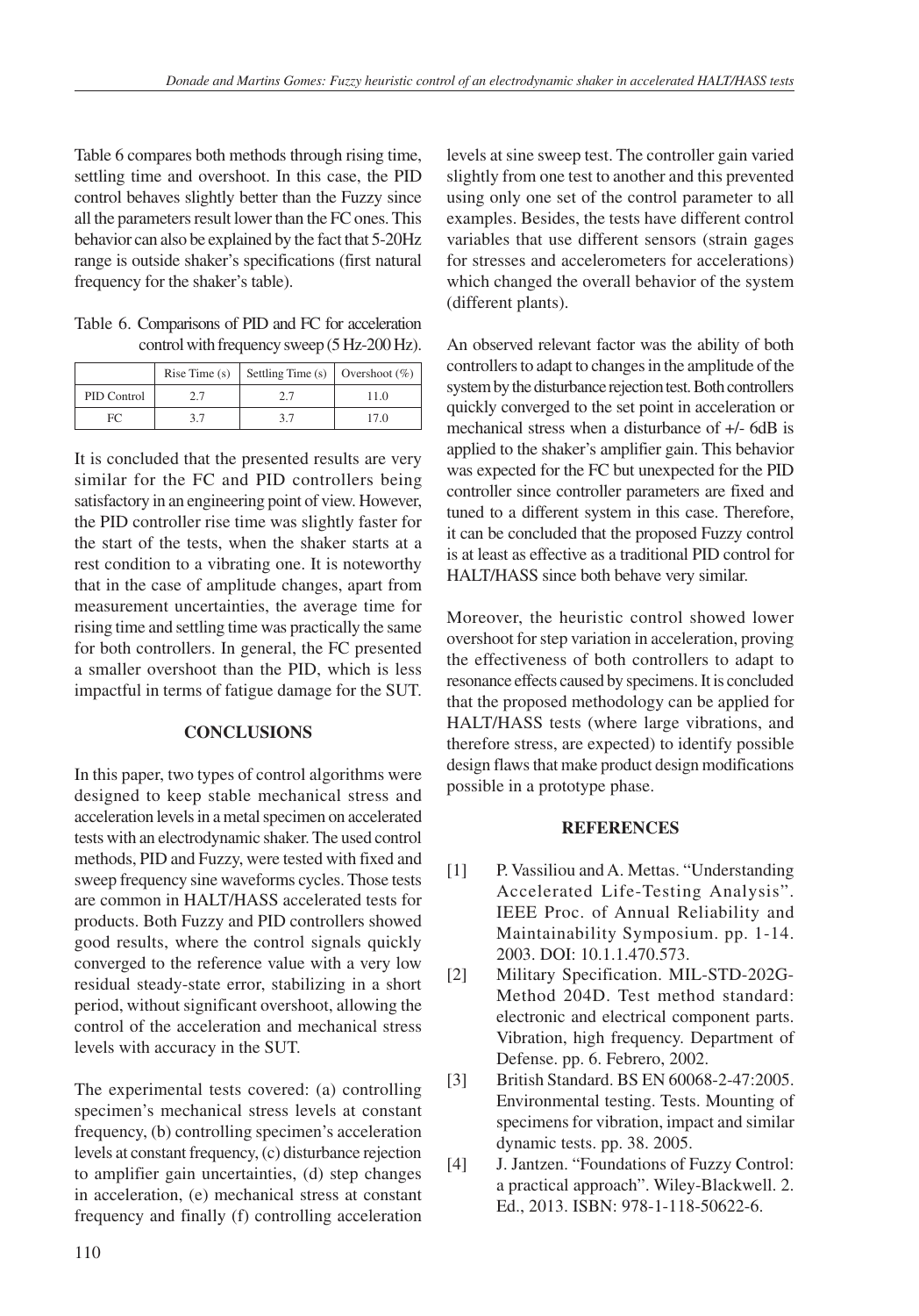- [5] K.M. Passino and S. Yurkovich. "Fuzzy Control". Addison-Wesley Longman Inc.. 1997. ISBN: 020118074X.
- [6] C.C. Lee. "Fuzzy Logic in Control Systems: Fuzzy Logic Controller-Part I". Proc. of the IEEE, Trans. on Systems, Man and Cybernetics. Vol. 20 N° 2, pp. 440-418. 1990.
- [7] A.I. Al-Odienat and A.A. Lawama. "The advantages of PID Fuzzy controllers over the conventional types". American Journal of Applied Sciences. Vol.  $5 N^{\circ}$  6, pp. 653-658. 2008. DOI: 10.3844/ajassp.2008.653.658.
- [8] M.M.M. Salem and A.A. Ally. "Fuzzy Control of a Quarter-car Suspension System". International Journal of Aerospace and Mechanical Engineering. Vol. 4 N° 4, pp. 235-240. 2010.
- [9] J. Kang and H-S. Kim. "Fuzzy hybrid control of a wind-excited tall building". Structural Engineering and Mechanics. Vol. 36  $N^{\circ}$  3. 2010. DOI: 10.12989/sem.2010.36.3.381.
- [10] H. Alli and O. Yakut. "Application of robust Fuzzy sliding-mode controller with Fuzzy moving sliding surfaces for earthquakeexcited structures". Structural Engineering and Mechanics. Vol. 26 N° 5. 2007. DOI: 10.12989/sem.2007.26.5.517.
- [11] H. Sharaiatmadar and H.M. Razavi. "Seismic control response of structures using an ATMD with the Fuzzy logic controller and PSO method". Structural Engineering and Mechanics. Vol. 51 N° 4. 2014. DOI: 10.12989/sem.2014.51.4.547.
- [12] Y. Xu and J. Chen. "Fuzzy control for geometrically nonlinear vibration of piezoelectric flexible plates". Structural Engineering and Mechanics. Vol. 43 N° 2. 2012. DOI: 10.12989/sem.2012.43.2.163.
- [13] M.L. Wang. "Closed-Loop Random Vibration Control of a Shaker Table with a Microcomputer". Soil Dynamics and Earthquake Engineering. Vol. 13 Issue 4, pp. 259-325. 1994. DOI: 10.1016/0267-7261(94)90030-2.
- [14] A. Girard, M. Pawlowski, P.E. Dupuis, L.P. Bugeat. "Prediction of the Control of a Sine Test on Electrodynamic Shaker. Spacecraft structures, materials, and mechanical testing". Proceedings of a European Conference. Braunschweig, Germany. 4-6 November 1998. Paris: European Space Agency (ESA),

ESA-SP. Vol. 428, pp.633-638. 1999. ISBN: 9290927127.

- [15] L. Della Flora and H.A. Gründling. "Timedomain sinusoidal acceleration controller for an electrodynamic shaker". IET Control Theory and Applications. Vol. 2 N° 12, pp. 1044-1053. 2009. DOI: 10.1049/iet-cta:20080188.
- [16] T.H. Chen and C.M. Liaw. "Vibration Acceleration Control of an Inverter-Fed Electrodynamic Shaker". IEEE/ASME Trans. on Mechatronics. Vol. 4 Issue 1, pp. 60-70. 1999. DOI: 10.1109/3516.752085.
- [17] Y. Uchiyama and M. Fujita. "Robust Acceleration and Displacement Control of Electrodynamic Shaker". Proc. of 2006 IEEE Int. Conf. of Control Application. Vol. 1 Issue 4, pp. 746-751. 2006. DOI: 10.1109/CACSD-CCA-ISIC.2006.4776739.
- [18] L. Xiangjun, G. Yanping, C. Xinzhong and M. Zhanjun. "Fuzzy PID Control of Acceleration for Electric Shaker". Proc. of 2010 International Conference on Measuring Technology and Mechatronics Automation, Vol. 2, pp. 333-336. 2010. DOI: 10.1109/ICMTMA.2010.577.
- [19] K.P.S. Rana. "Fuzzy Control of an Electrodynamic Shaker for Automotive and Aerospace Vibration Testing". Journal of Expert Systems with Applications. Vol. 38 N° 9, pp. 11335-11346. 2011. DOI: 10.1016/j.eswa.2011.02.184.
- [20] Agilent Vee Pro 7.5. Agilent VEE Pro User´s Guide. Agilent Technologies, Inc., 9<sup>th</sup>. Ed. 2005.
- [21] Matlab version 7. Natick, Massachusetts: The MathWorks Inc. 2011.
- [22] S. Bennett. "Development of PID Controllers". Proc. of IEEE Control Systems. Vol. 13 Issue 6. 1993.
- [23] K. Ogata. "Modern Control Theory". Prentice Hall. 5<sup>th</sup>. Ed. 2009.
- [24] J.G. Ziegler, N.B. Nichols. "Optimum settings for automatic controllers". Trans. of the ASME. Vol. 64, pp. 759-768. 1942.
- [25] Burns and R.S. Advanced Control Engineering. Butterworth Heinemann. 2001.
- [26] L.A. Zadeh. "Fuzzy Sets". Information and Control. Vol. 8, pp. 338-353. 1965.
- [27] M. Mizumoto. "Fuzzy controls under various fuzzy reasoning methods". Information Sciences. Vol. 45 Issue 2, pp.129-151. 1988.